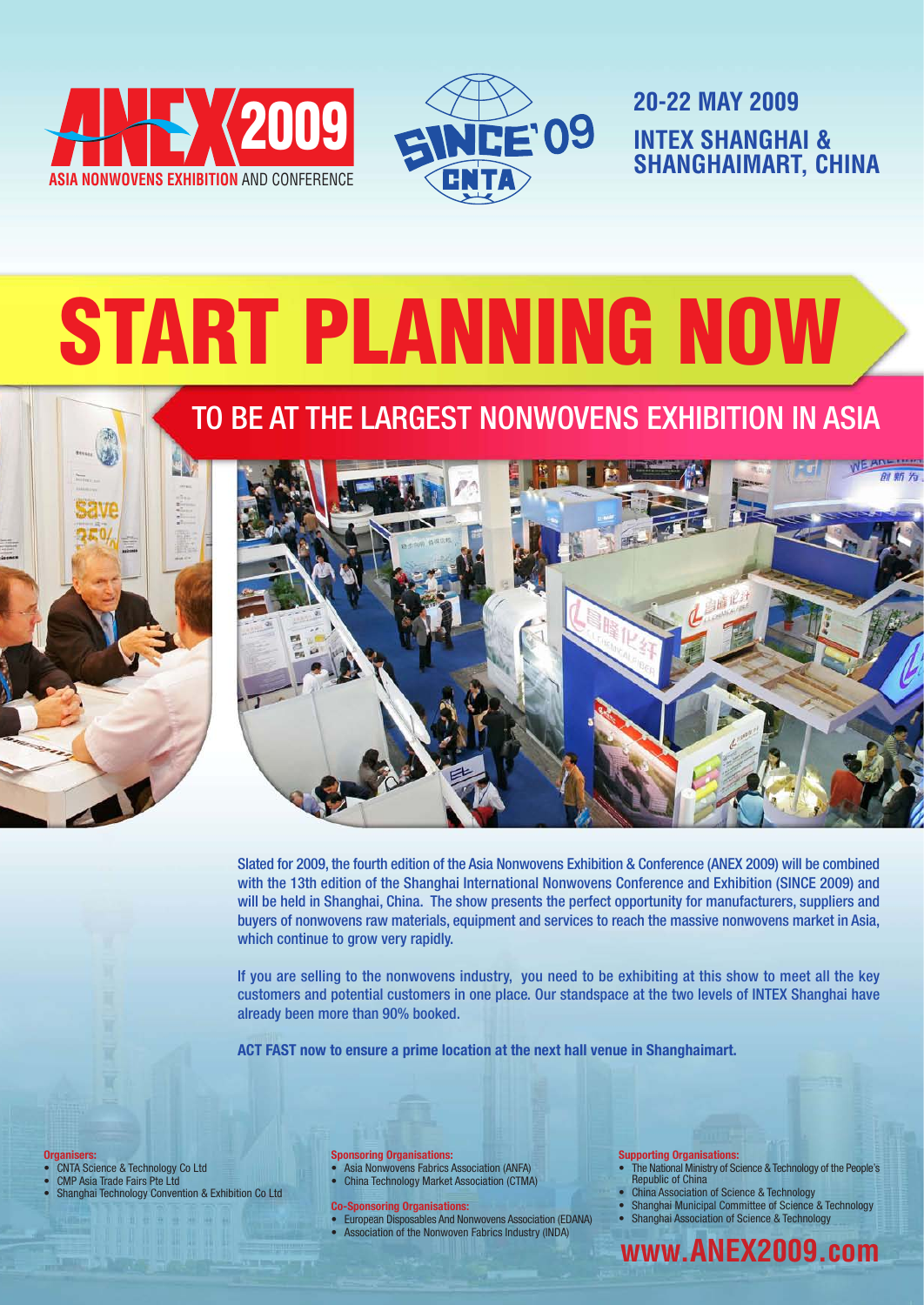### **CHINA MARKET**



In the wake of global economic integration, the world economy has generally been on the rise for the past few years, with the Asian economic growth being particularly outstanding. Among the Asian economies, the growth of China, India and Vietnam have astonished the world, with their GDPs having grown at the rate of over 8% every year. The GDP

of China has grown for over 10% in 2007. Hence, we can see that the Asian nonwovens industry is continuing to grow at a high speed.

The total output of nonwovens in the world exceeded 5 millions tons in 2006 and Asia produced over one third of them (or over 1.85 millions tons), topping the world. While the Asian economy is expected to continue to grow at a high speed in the future, the massive population of Asia provides a huge market for nonwovens. With a booming economic growth and ever increasing living standard in China, the demand for nonwovens is also on the rise. Last year, the output of nonwovens produced in China approached 1 million tons and the number of production lines for nonwovens being used in China exceeded 2000. Among the production lines, two third of the equipments (with most of them being imported equipments) needed upgrading or modification. The output of nonwovens in China can hardly satisfy the demand in China and some of the products are still dependent on imports. To cater to the overwhelming demand for stand space, ANEX'09+SINCE'09 will be expanded and held in two separate exhibition areas, the INTEX and Shanghaimart covering a total area of 16,000 square meters, with a special walkway connecting the two exhibition areas. It is hence expected that ANEX'09+SINCE'09 will provide an excellent platform for the display of a wide spectrum of newest products and innovations, equipments, new technologies, materials, services etc designed to help global nonwovens companies to enhance their image, establish new contacts and cooperation as well as finding new businesses. At the same time, it also provides a great opportunity for the gathering of professionals from the nonwovens industry.

ANEX'09+SINCE'09 will definitely be one of the main focus of world's nonwovens industry. It will help to reshape the new structure of global nonwovens industry and further enhance a healthy and fast growth for the industry.



### **EXHIBIT PROFILE**



### **EXHIBITORS**

All manufacturers and suppliers of nonwovens and techtextiles machinery and equipment, raw materials and services.

### **PRODUCTS**

Processing equipment, finishing & converting machinery, fibre & chemical materials, affiliated equipment & accessories for the production of nonwovens, techtextiles and end products.

### **VISITORS**

Manufacturers, suppliers and end-users of techtextiles and nonwovens materials such as waddings, papermaking felt, geotextiles, agricultural products, needlepunched carpet, filtering media, interlining, coverstock, automotive products, agarments, waddings, bedding, hygienic products, quilted products, abrasives, apparel, diapers, diaper liners, medical and health care products, shoe materials, etc.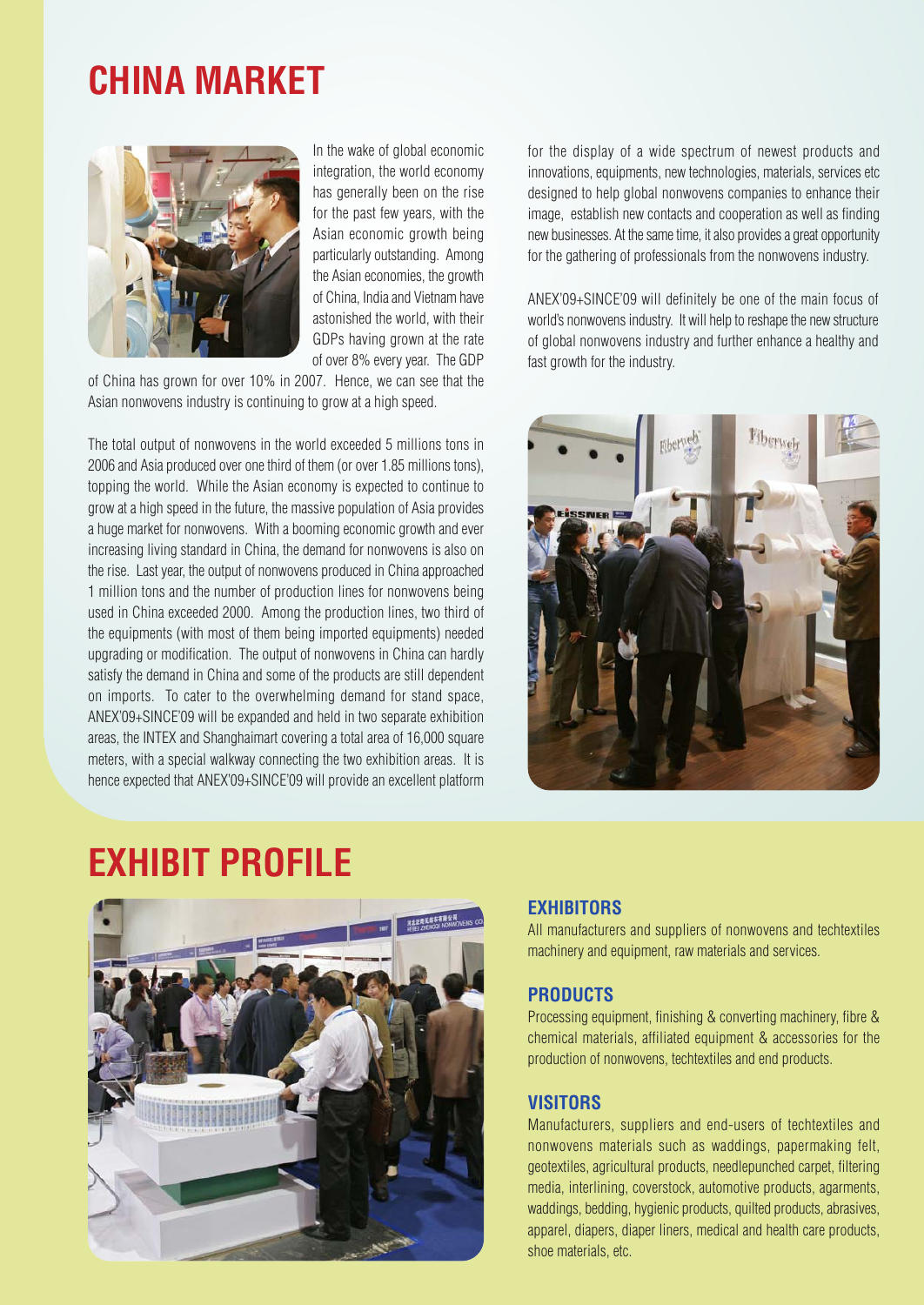## **FACTS & FIGURES OF SINCE 2007**



### **Visitor Breakdown by Continent**

| <b>Continent</b>          | Percentage |  |
|---------------------------|------------|--|
| $\Box$ Africa             | 0.4%       |  |
| $\Box$ Asia               | 94%        |  |
| $\Box$ Europe             | 2.5%       |  |
| □ Central & North America | 1.5%       |  |
| Middle East               | 0.9%       |  |
| $\Box$ Oceania            | 0.3%       |  |
| South America             | 0.4%       |  |



### **Visitor Breakdown by Country (Asia)**

| Country                 | Percentage | Country            | Percentage |
|-------------------------|------------|--------------------|------------|
| $\Box$ Bangladesh       | 0.1%       | $\Box$ Pakistan    | 0.2%       |
| Hong Kong               | 0.6%       | <b>Philippines</b> | 0.1%       |
| $\Box$ India            | 1%         | Singapore          | 0.3%       |
| $\Box$ Indonesia        | 0.5%       | $\Box$ Taiwan      | 1.6%       |
| <b>Japan</b>            | 3.9%       | $\Box$ Thailand    | 0.4%       |
| $\Box$ Korea            | 4.9%       | <b>W</b> Vietnam   | 0.4%       |
| $\blacksquare$ Malaysia | $1\%$      | <b>China</b>       | 85%        |



### **Visitor Breakdown by Job Function**

| <b>Job Function</b>               | Percentage |
|-----------------------------------|------------|
| Analyst / Consultant              | 6.41%      |
| Administration                    | 3.42%      |
| $\Box$ CEO / President / Chairman | 10.41%     |
| $\Box$ Corporate Management       | 11.30%     |
| Finance / Accounting              | 1.62%      |
| $\Box$ IT / Computing             | 1.62%      |
| New Business Development          | 5.88%      |
| □ Press / Fditorial Staff         | 1.27%      |
| Plant Production Management       | 4.12%      |
| Production / Manufacturing        | 9.67%      |
| $\Box$ Purchasing                 | 15.72%     |
| Quality Control Engineering       | 2.39%      |
| Research Development              | 8.69%      |
| Sales / Marketing Management      | 11.71%     |
| Transport / Logistics             | 1.97%      |
| <b>Others</b><br>г                | 3.80%      |



### **Visitor Breakdown by Nature of Business**

| <b>Nature of Business</b>       | Percentage |
|---------------------------------|------------|
| Absorbent Products              | 8.5%       |
| Agricultural Fabrics            | 4.2%       |
| $\Box$ Apparel / Garments       | 8.4%       |
| □ Automative Fabrics            | 6.7%       |
| <b>Carpeting</b>                | 4.6%       |
| Civil Engineering / Geotextiles | 4.9%       |
| Composites                      | 12.7%      |
| $\Box$ Electronic               | 3.7%       |
| Filtration                      | 9.9%       |
| $\Box$ Fuel Cell                | 1.4%       |
| $\Box$ Hygiene                  | 17.8%      |
| Home Construction               | 2.6%       |
| Industrial / Technical Textiles | 6.0%       |
| <b>No Insulation</b>            | 1.5%       |
| $\square$ Medical               | 10.0%      |
| Personal Care                   | 8.6%       |
|                                 |            |

| <b>Nature of Business</b>       | Percentage | <b>Nature of Business</b>       | Percentage |
|---------------------------------|------------|---------------------------------|------------|
| Absorbent Products              | 8.5%       | $\Box$ Printing                 | 6.2%       |
| Agricultural Fabrics            | 4.2%       | $\Box$ Packaging Stationery     | 4.2%       |
| Apparel / Garments              | 8.4%       | Research / Consulting           | 3.6%       |
| Automative Fabrics              | 6.7%       | Roll Goods                      | 5.7%       |
| $\blacksquare$ Carpeting        | 4.6%       | $\Box$ Roofing                  | 2.3%       |
| Civil Engineering / Geotextiles | 4.9%       | $\Box$ Transportation           | 1.5%       |
| Composites                      | 12.7%      | Wholesale / Retail Distribution | 4.6%       |
| $\Box$ Electronic               | 3.7%       | $\Box$ Others                   | 7.4%       |

### **LOCATION MAP**

ANEX'09+SINCE'09 will be held in 2 venues – INTEX SHANGHAI and **SHANGHAIMART** 



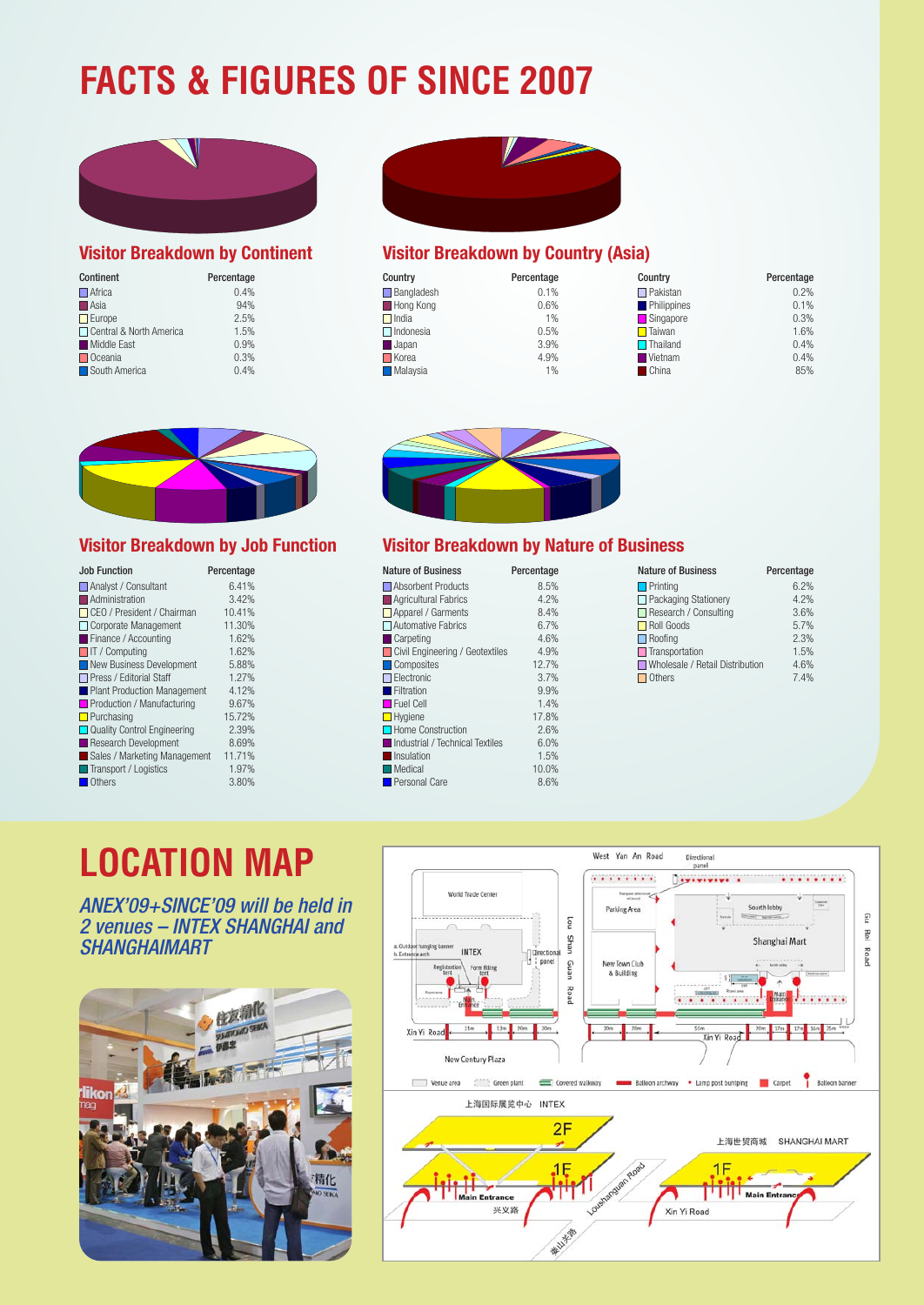### **QUOTES FROM SINCE 2007 EXHIBITORS**

"Good show for us. Number of good contracts clearly increased compares to 2005."

Markus Ungricht, Managing **Director** Ungricht

"It was unique opportunity to meet all key decision makers throughout the value chain in one place. Thank you for preparing such a great event for us."

Myung-Jung Kim, Marketing CIBA Inc.



"It has brought the most advanced technical information & international trend. All of them give exhibitors helpful information."

Foster Shang, Marketing Officer Nordson Corp.

### "Both impressive and exciting. A good chance to know friends from many countries in the same field."

Jenny Jia, Marketing Orelikon Neumag

### "Very attractive, much more visitors on our booth than expected."

Reyne Pascal, Business Development Manager APAC Sandvik Hard Materials



"We took the pleasure in inviting and meeting many clients from China and foreign countries. Through SINCE 2007 exhibition, we were able to advertise and let our clients know about our Company's investment of SMMS line in China. We could have a chance to share much more market information on nonwoven fabric industry."

HB Lee, General Manager Of Sales Team Toray Polytech Nantong

"It is the best chance in nonwoven industry to meet allimportant customers within a short time in China."

Grim Thomas, Sales Division Manager Erhardt+Leimer GmbH

### "This event is good for promoting and introducing our products."

Mr James Kim Clean & Science Co Ltd.

"Successful due to strong participation of Producers and Converters. Good platform to push our products."

Sven Dammann, Product Manager **Clariant** 

"This exhibition has been quite satisfactory for Ceccato in meeting existing customers and try to procure some new ones."

Piccolo Gianluca, Sales Manager Ceccato S.p.A.

"The fair is a good opportunity to meet customers and show our product, we can get many customer and industry information from the exhibition that is important for us."

Kevin Zhang Xin Neng Fibers & Non-wovens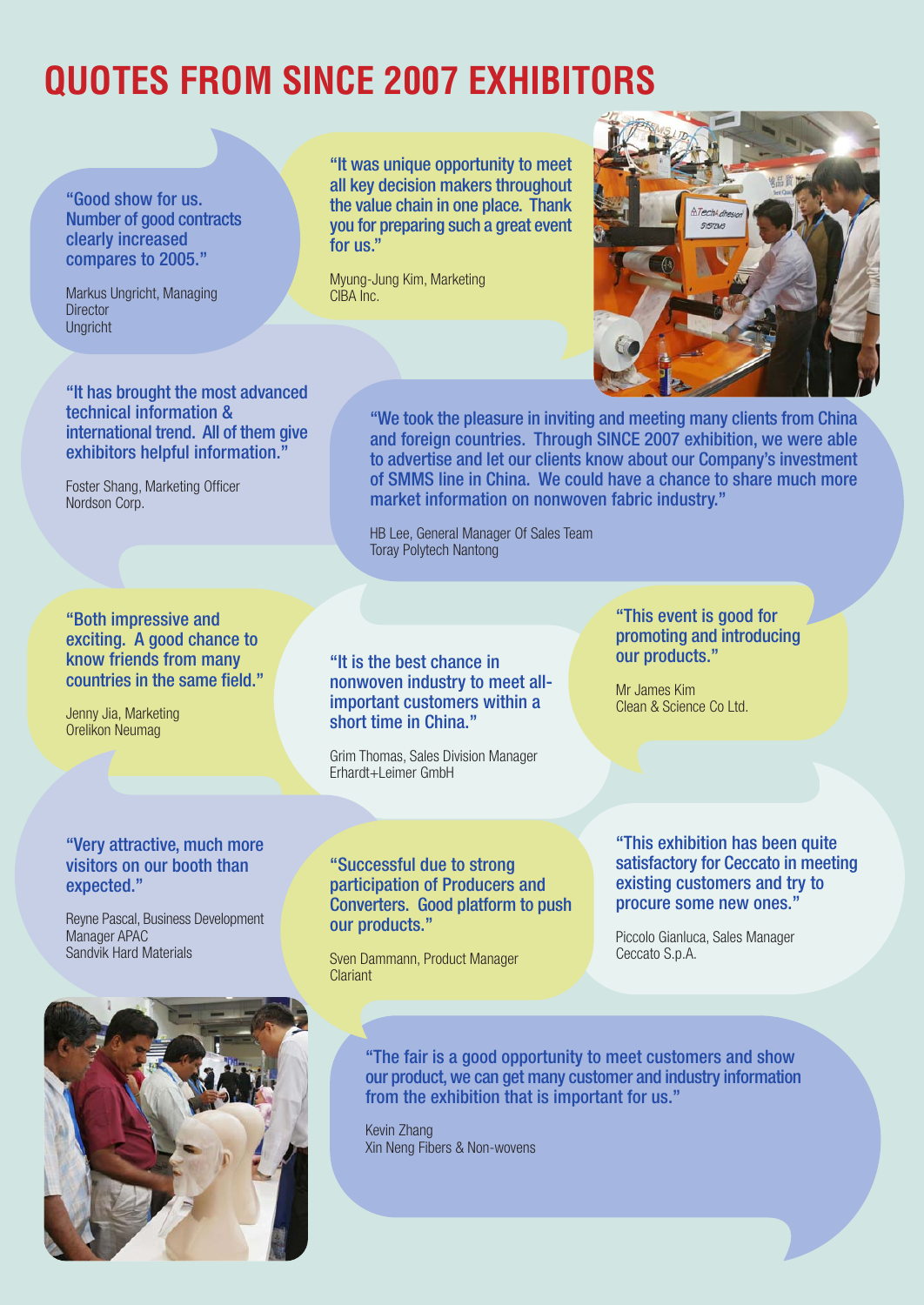### LIST OF EXHIBITORS These companies have already booked their space for ANEX'09+SINCE'09.<br>Please do so immediately if your company has not booked any space.

| <b>COMPANY</b>                                     | <b>COUNTRY</b>   | <b>COMPANY</b>                                          | <b>COUNTRY</b>   | <b>COMPANY</b>                                              | <b>COUNTRY</b>   |
|----------------------------------------------------|------------------|---------------------------------------------------------|------------------|-------------------------------------------------------------|------------------|
| • 3M CHINA LIMITED                                 | <b>CHINA</b>     | • HANGZHOU QUANXIN PLASTIC CO., LTD.                    | <b>CHINA</b>     | · QINGDAO JINZUAN NEEDLES CO., LTD.                         | CHINA            |
| • A. CELLI NONWOVENS SPA                           | <b>ITALY</b>     | • HANWEI MACHINERY MANUFACTURING                        |                  | • QUANZHOU PEIXIN MACHINERY MAKING                          |                  |
| $\bullet$ A+E UNGRICHT GMBH + GO. KG               | <b>GERMANY</b>   | CO., LTD.                                               | <b>CHINA</b>     | INDUSTRIAL CO., LTD.                                        | CHINA            |
| • ALBANY INTERNATIONAL                             | <b>USA</b>       | • HAPPYWAY AUTOMATION CO., LTD.                         | CHINA            | • REIFENHAUSER GMBH                                         | <b>GERMANY</b>   |
| • AMBIC CO LTD                                     | <b>JAPAN</b>     | • HERRMANN ULTRASCHALLTECHNIK                           |                  | • RIETER PERFOJET SAS                                       | FRANCE           |
| • ANDRITZ KÜSTERS GMBH & CO KG                     | <b>GERMANY</b>   | GMBH & CO KG                                            | GERMANY          | • RUIAN HAOZHENG HOT-MELT EQUIPMENT                         |                  |
| • ANHUI SANWEI NONWOVEN CLOTH CO., LTD. CHINA      |                  | • HUBEI GOLD DRAGON NONWOVEN                            |                  | CO., LTD.                                                   | CHINA            |
| • ANQING HENGCHANG MACHINERY CO., LTD.             | CHINA            | FABRICS CO., LTD.                                       | CHINA            | • SANDVIK HARD MATERIAL                                     | <b>GERMANY</b>   |
| • ASAHI KASEI FIBERS CORPORATION                   | <b>JAPAN</b>     | • HUHTAMAKI FORCHHEIM                                   | <b>GERMANY</b>   | • SCHOBER GMBH                                              | <b>GERMANY</b>   |
| • ASSELIN-THIBEAU / NSC                            | <b>FRANCE</b>    | • HUNTSMAN KOREA LTD                                    | <b>KOREA</b>     | • SHANGHAI BG FILTECH CO., LTD.                             | CHINA            |
| • AVERY DENNISON KUNSHAN CO LTD                    | <b>CHINA</b>     | • HUZHOU AULINE SANITARY MATERIAL                       |                  | • SHANGHAI FENGCHENG MACHINERY                              |                  |
| • BASF EAST ASIA REGIONAL HQ LTD                   | <b>HONG KONG</b> | CO., LTD.                                               | CHINA            | ENGINEERING CO., LTD.                                       | CHINA            |
| • BASTIAN WICKELTECHNIK GMBH                       | <b>GERMANY</b>   | • I2S LINESCAN                                          | FRANCE/CHINA     | • SHANGHAI FENGWEI KNITTING NEEDLE                          |                  |
| • BEIJING DAYUAN NONWOVEN FABRIC                   |                  | • IHSAN SONS (PVT) LTD.                                 | <b>PAKISTAN</b>  | MANUFACTURING CO., LTD                                      | CHINA            |
| $CO.$ , $LTD.$                                     | CHINA            | • IMANPACK                                              | <b>CHINA</b>     | • SHANGHAI FENGWEI NON-WOVENS CO., LTD.                     | CHINA            |
| • BENTO BANTCILIK VE TEMIZLIK                      |                  | • ISRA VISION (SHANGHAI) CORP, LTD                      | CHINA            | • SHANGHAI HUADI EQUIPMENT CO., LTD.                        | CHINA            |
| MADDELERI SAN.VE TIC.A.S.                          | <b>TURKEY</b>    | • ITW DYNATEC (HK) LTD                                  | HONG KONG        | • SHANGHAI SHENGFAN PACKING CO., LTD.                       | CHINA            |
| • CHANGSHU FEILONG MACHINERY CO., LTD.             | CHINA            | • JAPAN PAVILION                                        | <b>JAPAN</b>     | • SHANGHAI YIMAI MACHINERY CO., LTD.                        | CHINA            |
| • CHANGZHOU JINYI MACHINE CO., LTD.                | CHINA            | • JEJE HYGIENIC PRODUCTS (SUZHOU)                       |                  | • SHANGHAI ZHANPENG COSTUME CO., LTD.                       | CHINA            |
| • CHINA TEXTILE MACHINERY (GROUP)                  |                  | CO., LTD.                                               | CHINA            | • SHANTOU SANFAI NONWOVEN MACHINERY                         |                  |
| CO., LTD.                                          | CHINA            | • JIANGSU YIZHENG HAIRUN TEXTILE<br>MACHINERY CO., LTD. | CHINA            | FACTORY, LTD.                                               | CHINA            |
| • CHUANGDA MACHINERY CO., LTD. QZ                  | CHINA            | · JIANGYIN GOLDEN SPECIAL                               |                  | • SHAOXING COUNTY ZHUANGJIE<br>NONWOVENS MATERIAL CO., LTD. | CHINA            |
| • CIBA SPECIALTY CHEMICALS (CHINA) LTD             | CHINA            | TEXTILE CO., LTD.                                       | CHINA            | • SHAOXING HENGSHENG TEXTILE CO., LTD.                      | CHINA            |
| • CLARIANT CHEMICALS (CHINA) LTD                   | CHINA            | · JINGJIANG FEITIAN NONWOVENS                           |                  | • SHAOXING NAITE PLASTICS CO., LTD.                         | CHINA            |
| $\bullet$ COGNEX                                   | <b>USA</b>       | EQUIPMENT CO., LTD.                                     | CHINA            |                                                             |                  |
| • COLLANO AG                                       | SWITZERLAND      | • KANAI JUYO KOGYO CO LTD                               | <b>JAPAN</b>     | • SHAOXING YIJIA TEXTILE CO., LTD.                          | CHINA            |
| • COMERIO ERCOLE/STP IMPIANTI                      | <b>ITALY</b>     | • KANG NA HSIUNG ENTERPRISE                             | CHINA            | • SINO PROTECTION HEFEI SANITARY<br>MATERIAL CO., LTD.      | CHINA            |
| • CORMATEX SRL                                     | <b>ITALY</b>     | • KO-ASIA(XIAMEN) SANITARY MATERIAL                     |                  | • SINOTECH ASIA LTD                                         | <b>HONG KONG</b> |
| • DACHANG PAPER MACHINE MAKE CO., LTD.             | CHINA            | CO., LTD.                                               | CHINA            | • SOJITZ CORPORATION                                        | <b>JAPAN</b>     |
| • DAN-WEBFORMING INT. A/S                          | <b>DENMARK</b>   | • KOESTER GMBH & CO. KG                                 | <b>GERMANY</b>   | • STORA ENSO                                                | SWEDEN           |
| • DILO SYSTEM GROUP                                | <b>GERMANY</b>   | • KOLON INDUSTRIES, INC                                 | <b>KOREA</b>     | • SUMITOMO SEIKA SINGAPORE PTE LTD                          | SINGAPORE        |
| • EASTEX INDUSTRIAL SCIENCE AND                    |                  | • KOREA NON-WOVEN INDUSTRY                              |                  | • SVECOM P.E. SRL                                           | <b>ITALY</b>     |
| TECHNOLOGY CO., LTD.                               | CHINA            | COOPERATIVE (KNIC)                                      | KOREA            | • TAIWAN NONWOVEN FABRICS                                   |                  |
| • ELSNER ENGINEERINGWORKS, INC                     | <b>USA</b>       | • LAROCHE SA                                            | <b>FRANCE</b>    | INDUSTRY ASSOCIATION                                        | CHINA            |
| • EQUALGOOD TEXTILE CHEMICAL FIBER                 |                  | • LENZING FIBERS                                        | <b>AUSTRIA</b>   | • TECHADHESION SYSTEMS LTD.                                 | CHINA            |
| PRODUCTS (SHENZHEN) CO., LTD.                      | CHINA            | • MAOMING STRONG RUBBER ENTERPRISE                      |                  | • THERMO SCIENTIFIC                                         | <b>USA</b>       |
| • ERHARDT+LEIMER GMBH                              | <b>GERMANY</b>   | GROUP CO., LTD.                                         | CHINA            | • TIANJIN TEDA FILTERS CO., LTD.                            | CHINA            |
| • EVONIK STOCKHAUSEN INC                           | <b>USA</b>       | • NANLIU ENTERPRISE CO., LTD.                           | <b>CHINA</b>     | • TORAY POLYTECH (NANTONG) CO LTD                           | CHINA            |
| • EXXONMOBIL HONG KONG LIMITED                     | <b>HONG KONG</b> | • NANNING QIAOHONG NEW MATERIALS                        | CHINA            | • TOYOTA TSUSHO CORPORATION                                 | <b>JAPAN</b>     |
| • FARE S.P.A.                                      | <b>ITALY</b>     | $CO1$ , LID.                                            |                  | • TREDEGAR FILM PRODUCTS COMPANY                            |                  |
| • FIBERTEX NONWOVENS SDN BHD                       | <b>MALAYSIA</b>  | • NANTONG LIYANG NONWOVENS INDUSTRY<br>$CO1$ , LTD.     | CHINA            | SHANGHAI LTD.                                               | CHINA            |
| • FIBERWEB ASIA PACIFIC LIMITED                    | <b>HONG KONG</b> | • NATIONAL BRIDGE INDUSTRIAL                            |                  | • WEIHAI HONGXIANG TEXTILE CO., LTD.                        | CHINA            |
| • FLEISSNER GMBH                                   | <b>GERMANY</b>   | (HOLDINGS) LTD.                                         | CHINA            | • WENZHOU OUHAI C.L. CHEMICAL FIBER                         |                  |
| • FOCKE & CO GMBH & CO KG                          | <b>GERMANY</b>   | • NATIONAL STARCH & CHEMICAL                            |                  | <b>FABRIC FACTORY</b>                                       | CHINA            |
| • FOSHAN NANHAI JINLONG NONWOVEN                   |                  | (HONG KONG) LTD                                         | HONG KONG        | • WEYERHAEUSER                                              | <b>USA</b>       |
| CO., LTD.                                          | CHINA            | • NDC INFRARED ENGINEERING LTD                          | <b>CHINA</b>     | · WUXI QIANZHOU SHENXIN MACHINERY                           |                  |
| • FOSHAN NANHAI WONDERFUL                          |                  | • NIPPON NOZZLE CO LTD                                  | <b>JAPAN</b>     | MANUFACTURING FACTORY                                       | CHINA            |
| NONWOVEN CO., LTD.                                 | CHINA            | • NONWOVENS TECHNOLOGY DEVELOPMENT                      |                  | • WUXI ZHENGLONG NONWOVENS CO., LTD.                        | CHINA            |
| • FOSHAN SHUNDE LONGJIANG HONGXING                 | CHINA            | CENTER OF TEXTILE INDUSTRY                              | CHINA            | • XIAMEN YANJAN INDUSTRY CO., LTD.                          | CHINA            |
| SPONGE CO., LTD.                                   |                  | • NORDSON CORPORATION                                   | <b>HONG KONG</b> | • XIANGHE HUAXIN NONWOVEN FABRIC                            |                  |
| • FOSTER NEEDLES CO INC                            | <b>USA</b>       | • OERLIKON ENKA TECHNICA                                | <b>GERMANY</b>   | CO., LTD.                                                   | CHINA            |
| • FULFLEX SINGAPORE PTE LTD                        | SINGAPORE        | • OERLIKON NEUMAG ZWEIGNIEDERLASSUNG                    |                  | • XIANTAO FUSHI PROTECTIVE PRODUCTS                         |                  |
| • GDM SPA                                          | <b>ITALY</b>     | DER OERLIKON TEXTILE GMBH & GO KG                       | GERMANY          | CO., LTD.                                                   | CHINA            |
| • GOLDEN PHOENIX FIBERWEBS INC.                    | CHINA            | • OJI KINOCLOTH                                         | <b>JAPAN</b>     | • XINLE HUABAO MEDICAL COMPOSITE<br>MATERIAL CO., LTD.      | CHINA            |
| • GP CELLULOSE                                     | <b>USA</b>       | • OPTIMA FILLING AND PACKAGING                          |                  | • XINLE HUABAO PLASTIC FILM CO., LTD.                       | CHINA            |
| • GROZ-BECKECT KG                                  | <b>GERMANY</b>   | MACHINES GMBH                                           | GERMANY          | • Y'S ENGINEERING                                           | <b>JAPAN</b>     |
| • GUANGSHAN WHITE SHARK CARD<br>CLOTHING CO., LTD. | CHINA            | • ORGAN NEEDLE CO LTD                                   | <b>JAPAN</b>     | · ZHANGJIAGANG NONWOVENS CO., LTD.                          | CHINA            |
| • HAINAN XINLONG NONWOVENS CO., LTD.               |                  | • PGI NANHAI NANXIN<br>NONWOVEN CO., LTD.               | USA/CHINA        | • ZHEJIANG HEZHONG FIBRE CO., LTD.                          | CHINA            |
| • HANGZHOU CREATOR MACHINERY                       | CHINA            | • POWERTEX NONWOVENS CO., LTD                           | CHINA            | • ZHEJIANG HUAYIN NONWOVENS CO., LTD.                       | CHINA            |
| MANUFACTURE CO., LTD.                              | CHINA            | • QIDONG KANGHUI COATING COMPOSITE                      |                  | • ZHEJIANG QIANFANG COMPOSITE                               |                  |
| • HANGZHOU FUHUA NONWOVENS CO., LTD.               | CHINA            | CO.,LTD.                                                | CHINA            | MATERIALS CO., LTD.                                         | CHINA            |
| • HANGZHOU NBOND NONWOVENS CO., LTD.               | CHINA            | • QINGDAO DEFENG MACHINE                                |                  | • ZHEJIANG YUEHAN-TECHNOLOGY                                |                  |
| • HANGZHOU NEW YUHONG MACHINERY                    |                  | MANUFACTURING CO. LTD.                                  | CHINA            | BREATHABLE MATERIAL CO., LTD                                | CHINA            |
| CO., LTD.                                          | CHINA            | • QINGDAO JINSHAN CARD CLOTHING CO., LTD. CHINA         |                  |                                                             |                  |

| COMPANY                                                      | <b>COUNTRY</b> |
|--------------------------------------------------------------|----------------|
| · QINGDAO JINZUAN NEEDLES CO., LTD.                          | <b>CHINA</b>   |
| • QUANZHOU PEIXIN MACHINERY MAKING                           |                |
| INDUSTRIAL CO., LTD.                                         | CHINA          |
| REIFENHAUSER GMBH                                            | GERMANY        |
| • RIETER PERFOJET SAS                                        | <b>FRANCE</b>  |
| RUIAN HAOZHENG HOT-MELT EQUIPMENT                            |                |
| CO., LTD.                                                    | CHINA          |
| SANDVIK HARD MATERIAL                                        | GERMANY        |
| <b>SCHOBER GMBH</b>                                          | GERMANY        |
| SHANGHAI BG FILTECH CO., LTD.<br>$\bullet$                   | <b>CHINA</b>   |
| SHANGHAI FENGCHENG MACHINERY<br>ENGINEERING CO., LTD.        | CHINA          |
| • SHANGHAI FENGWEI KNITTING NEEDLE                           |                |
| MANUFACTURING CO., LTD                                       | CHINA          |
| SHANGHAI FENGWEI NON-WOVENS CO., LTD.<br>$\bullet$           | CHINA          |
| • SHANGHAI HUADI EQUIPMENT CO., LTD.                         | CHINA          |
| • SHANGHAI SHENGFAN PACKING CO., LTD.                        | CHINA          |
| SHANGHAI YIMAI MACHINERY CO., LTD.<br>$\bullet$              | <b>CHINA</b>   |
| SHANGHAI ZHANPENG COSTUME CO., LTD.<br>$\bullet$             | <b>CHINA</b>   |
| SHANTOU SANFAI NONWOVEN MACHINERY<br>$\bullet$               |                |
| FACTORY, LTD.<br>SHAOXING COUNTY ZHUANGJIE                   | CHINA          |
| NONWOVENS MATERIAL CO., LTD.                                 | CHINA          |
| SHAOXING HENGSHENG TEXTILE CO., LTD.<br>$\bullet$            | CHINA          |
| SHAOXING NAITE PLASTICS CO., LTD.<br>$\bullet$               | CHINA          |
| SHAOXING YIJIA TEXTILE CO., LTD.<br>$\bullet$                | CHINA          |
| SINO PROTECTION HEFEI SANITARY<br>٠                          |                |
| MATERIAL CO., LTD.                                           | CHINA          |
| SINOTECH ASIA LTD                                            | HONG KONG      |
| SOJITZ CORPORATION<br>$\bullet$                              | <b>JAPAN</b>   |
| STORA ENSO<br>$\bullet$                                      | SWEDEN         |
| • SUMITOMO SEIKA SINGAPORE PTE LTD                           | SINGAPORE      |
| • SVECOM P.E. SRL                                            | <b>ITALY</b>   |
| • TAIWAN NONWOVEN FABRICS<br>INDUSTRY ASSOCIATION            | CHINA          |
| • TECHADHESION SYSTEMS LTD.                                  | <b>CHINA</b>   |
| • THERMO SCIENTIFIC                                          | USA            |
| • TIANJIN TEDA FILTERS CO., LTD.                             | CHINA          |
| • TORAY POLYTECH (NANTONG) CO LTD                            | <b>CHINA</b>   |
| TOYOTA TSUSHO CORPORATION                                    | <b>JAPAN</b>   |
| • TREDEGAR FILM PRODUCTS COMPANY                             |                |
| SHANGHAI LTD.                                                | CHINA          |
| • WEIHAI HONGXIANG TEXTILE CO., LTD.                         | CHINA          |
| • WENZHOU OUHAI C.L. CHEMICAL FIBER<br><b>FABRIC FACTORY</b> | CHINA          |
| • WEYERHAEUSER                                               | USA            |
| · WUXI QIANZHOU SHENXIN MACHINERY                            |                |
| MANUFACTURING FACTORY                                        | CHINA          |
| . WUXI ZHENGLONG NONWOVENS CO., LTD.                         | CHINA          |
| · XIAMEN YANJAN INDUSTRY CO., LTD.                           | CHINA          |
| • XIANGHE HUAXIN NONWOVEN FABRIC                             |                |
| CO., LTD.<br>• XIANTAO FUSHI PROTECTIVE PRODUCTS             | CHINA          |
| CO., LTD.                                                    | CHINA          |
| • XINLE HUABAO MEDICAL COMPOSITE                             |                |
| MATERIAL CO., LTD.                                           | CHINA          |
| • XINLE HUABAO PLASTIC FILM CO., LTD.                        | CHINA          |
| • Y'S ENGINEERING                                            | <b>JAPAN</b>   |
| • ZHANGJIAGANG NONWOVENS CO., LTD.                           | CHINA          |
| • ZHEJIANG HEZHONG FIBRE CO., LTD.                           | CHINA          |
| • ZHEJIANG HUAYIN NONWOVENS CO., LTD.                        | <b>CHINA</b>   |
| • ZHEJIANG QIANFANG COMPOSITE<br>MATERIALS CO., LTD.         | CHINA          |
| • ZHEJIANG YUEHAN-TECHNOLOGY                                 |                |
| BREATHABLE MATERIAL CO., LTD                                 | CHINA          |